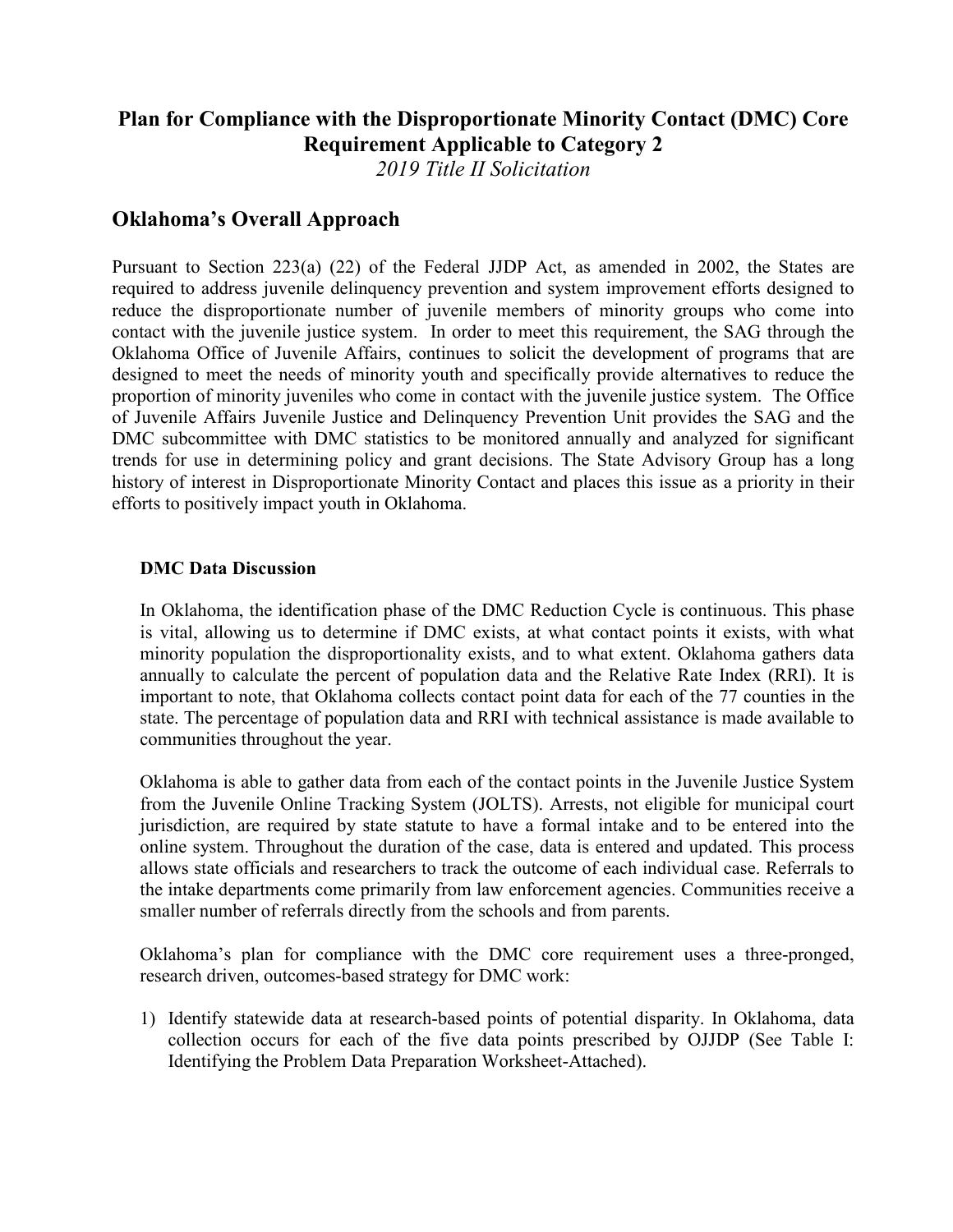Table I: Identifying the Problem Utilizing the Percent of the Population Data Source: Oklahoma Juvenile Online Tracking System (SFY 2018 Data), OJJDP Easy Access to Juvenile Populations (**<https://www.ojjdp.gov/ojstatbb/ezapop/>**)

|                                          |                           | <b>White</b> | <b>Black</b> | <b>American</b><br>Indian | <b>Asian</b> | <b>Hispanic</b> | <b>Other/Multi</b> | <b>Total</b> |
|------------------------------------------|---------------------------|--------------|--------------|---------------------------|--------------|-----------------|--------------------|--------------|
|                                          | <b>Population</b><br>Data | 251,314      | 43,115       | 52,462                    | 10,996       | 68,756          |                    | 426,643      |
| Arrest                                   | <b>Number</b>             | 5,603        | 2,419        | 1,791                     | 94           | 1,074           |                    | 10,981       |
|                                          | Percentage                | 2.23%        | 5.61%        | 3.41%                     | 0.85%        | 1.56%           |                    | 13.66%       |
| <b>Diversion</b>                         | <b>Number</b>             | 2,149        | 691          | 679                       | 40           | 345             |                    | 3,904        |
|                                          | Percentage                | 0.86%        | 1.60%        | 1.29%                     | 0.36%        | 0.50%           |                    | 4.61%        |
| Pretrial<br><b>Detention</b>             | <b>Number</b>             | 1,110        | 854          | 447                       | 18           | 337             |                    | 2,766        |
|                                          | Percentage                | 0.44%        | 1.98%        | 0.85%                     | 0.16%        | 0.49%           |                    | 3.92%        |
| <b>Secure</b><br>Confinement             | <b>Number</b>             | 53           | 56           | 22                        | $\mathbf 0$  | 10              |                    | 141          |
|                                          | Percentage                | 0.02%        | 0.13%        | 0.04%                     | $\mathbf 0$  | 0.01%           |                    | 0.20%        |
| <b>Transfer to</b><br><b>Adult Court</b> | <b>Number</b>             | 18           | 11           | 5                         | 0            | 5               |                    | 39           |
|                                          | Percentage                | 0.01%        | 0.03%        | 0.01%                     | $\mathbf 0$  | 0.01%           |                    | 0.06%        |

Table II: Statewide Relative Rate Indices

Data Source: Oklahoma Juvenile Online Tracking System (JOLTS), OJJDP Easy Access to Juvenile Populations (**<https://www.ojjdp.gov/ojstatbb/ezapop/>**)

| <b>Statewide Relative Rate Indices (July 2017-June 2018)</b>                       |       |                                  |                       |       |                                           |                   |  |  |  |  |  |
|------------------------------------------------------------------------------------|-------|----------------------------------|-----------------------|-------|-------------------------------------------|-------------------|--|--|--|--|--|
|                                                                                    | White | Black or<br>African-<br>American | Hispanic or<br>Latino | Asian | American<br>Indian or<br>Alaska<br>Native | All<br>Minorities |  |  |  |  |  |
| 2. Juvenile Arrests                                                                | 1.00  | 2.52                             | 0.70                  | 0.38  | 1.53                                      | 1.38              |  |  |  |  |  |
| 3. Refer to Juvenile Court                                                         | 1.00  | 1.00                             | 1.00                  | 1.00  | 1.00                                      | 1.00              |  |  |  |  |  |
| 4. Cases Diverted                                                                  | 1.00  | 0.74                             | 0.84                  | 1.11  | 0.99                                      | 0.85              |  |  |  |  |  |
| 5. Cases Involving Secure<br>Detention                                             | 1.00  | 1.78                             | 1.58                  | 0.97  | 1.26                                      | 1.55              |  |  |  |  |  |
| 6. Cases Petitioned                                                                | 1.00  | 1.38                             | 1.31                  | 0.98  | 1.12                                      | 1.27              |  |  |  |  |  |
| 7. Cases Resulting in<br>Delinquent Findings                                       | 1.00  | 1.03                             | 1.12                  | 0.94  | 1.14                                      | 1.08              |  |  |  |  |  |
| 8. Cases resulting in Probation<br>Placement                                       | 1.00  | 0.88                             | 0.88                  | $***$ | 0.89                                      | 0.88              |  |  |  |  |  |
| 9. Cases Resulting in<br>Confinement in Secure<br>Juvenile Correctional Facilities | 1.00  | 1.73                             | 0.67                  | $***$ | 1.01                                      | 1.26              |  |  |  |  |  |
| 10. Cases Transferred to Adult<br>Court                                            | 1.00  | 1.03                             | $**$                  | $***$ | $***$                                     | 0.95              |  |  |  |  |  |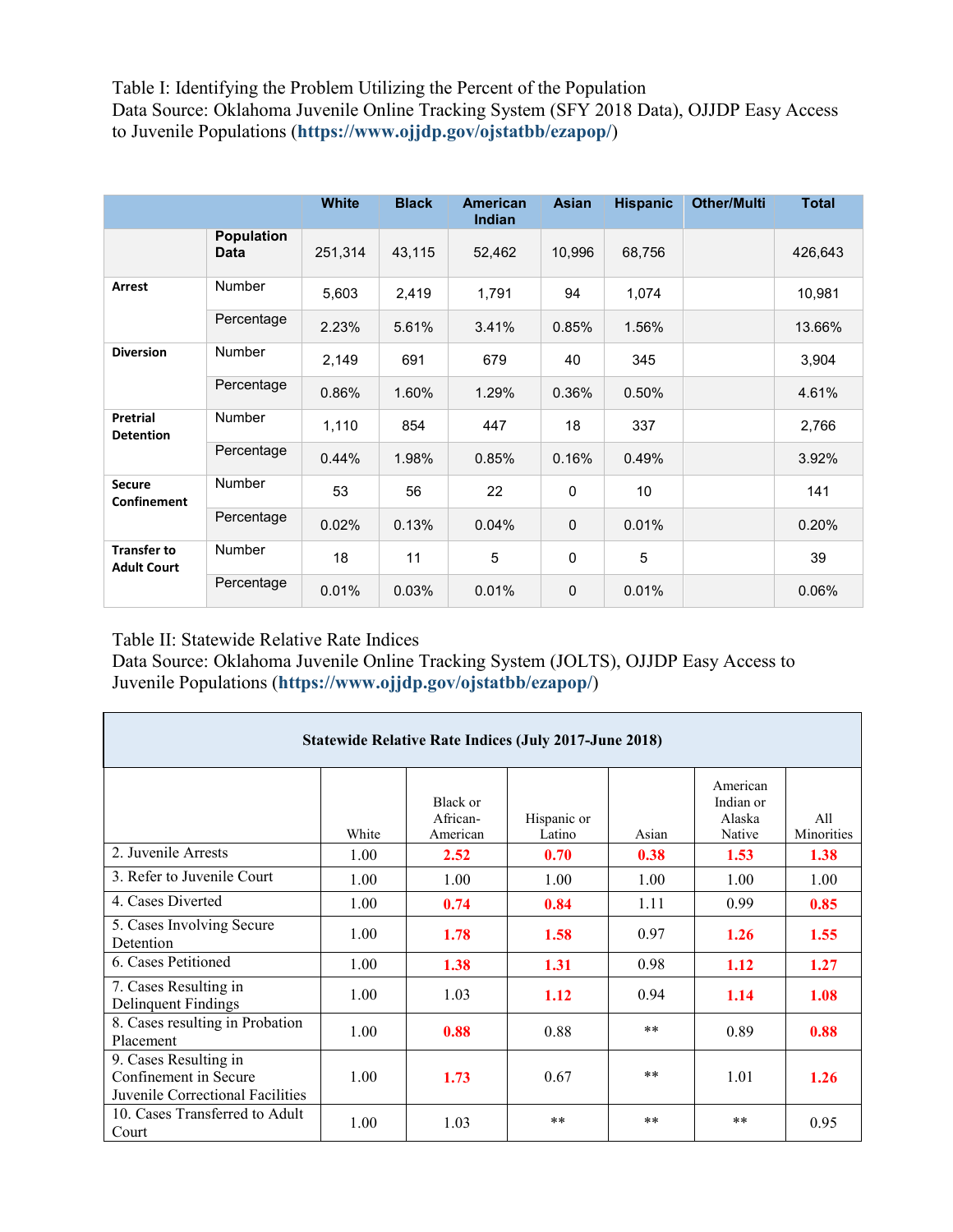# **Statewide**

Based upon the percentage of the population, the statistical significance, volume of activity, and the magnitude of the indices, the greatest disparity occurs with Black or African American youth. This can be seen at the following stages: Arrest, Diversion, Secure Detention, Secure Confinement. and Transfer to Adult Court.

# **\*Arrest (Priority 1)**

Based on the percentage of the population and the magnitude of the Relative Rate Index (RRI), the arrest point of contact has the highest percentage indicating disparity. Black or African American youth were 5.61% of the population compared to 3.41% for Native American youth, 2.23% White youth, 1.56% Hispanic youth, and 0.85% Hispanic youth.

#### Diversion

The percentage of population at the Diversion point of contact may reflect underutilization of Diversion Opportunities. 4.61% of the population were diverted from the juvenile justice system. Based on the statistical significance and the magnitude of the RRI, all minority youth were diverted less often than White youth. This contact point must be examined closer in local jurisdictions to determine the extent of the disparity.

# **\*Pre-Trial Detention (Priority 2)**

Nearly two percent (1.98) of the Black or African American population were held in secure detention. This disparity is seen in RRI as well. Black or African American youth were held nearly twice the rate of White youth (1.78). Based on the RRI, all minority youth were detained more often than White youth (1.55).

# **\*Secure Confinement (Priority 3)**

The racial group with the highest percentage of youth securely held (compared to overall population) was Black or African American youth (0.13%) 56 of the 141 youth placed in secure confinement were African American, 53 White, 22 Native American, and 10 Hispanic.

### Transfer to Adult Court

Thirty-nine youth were transferred to adult court. Black or African American youth were transferred at a higher percentage (0.03%) compared to White, Native American, Hispanic, and (0.01%) youth.

#### 2) Plan of Action

Based on the data, arrest continues to be the point of contact with the greatest disparity. Oklahoma strategic planning will continue to focus on partnering with law enforcement agencies to ensure both protection of the public and evidence based training for new officers working with juveniles.

The Oklahoma SAG is committed to address DMC at every contact point. Ongoing success would include extending law enforcement training to officers statewide, engaging officers to assist with compliance needs (cross training them), and strengthening positive youth development activities among police officers and youth.

Oklahoma will continue to educate stakeholders on the appropriate use of detention. This conversation will include cultural sensitivity and implicit bias training. Ideally, the SAG DMC sub-committee, Compliance Monitor, and Juvenile Justice Specialist/DMC Coordinator will lead this effort. Having the DMC sub-committee lead the effort would be a significant strength in the